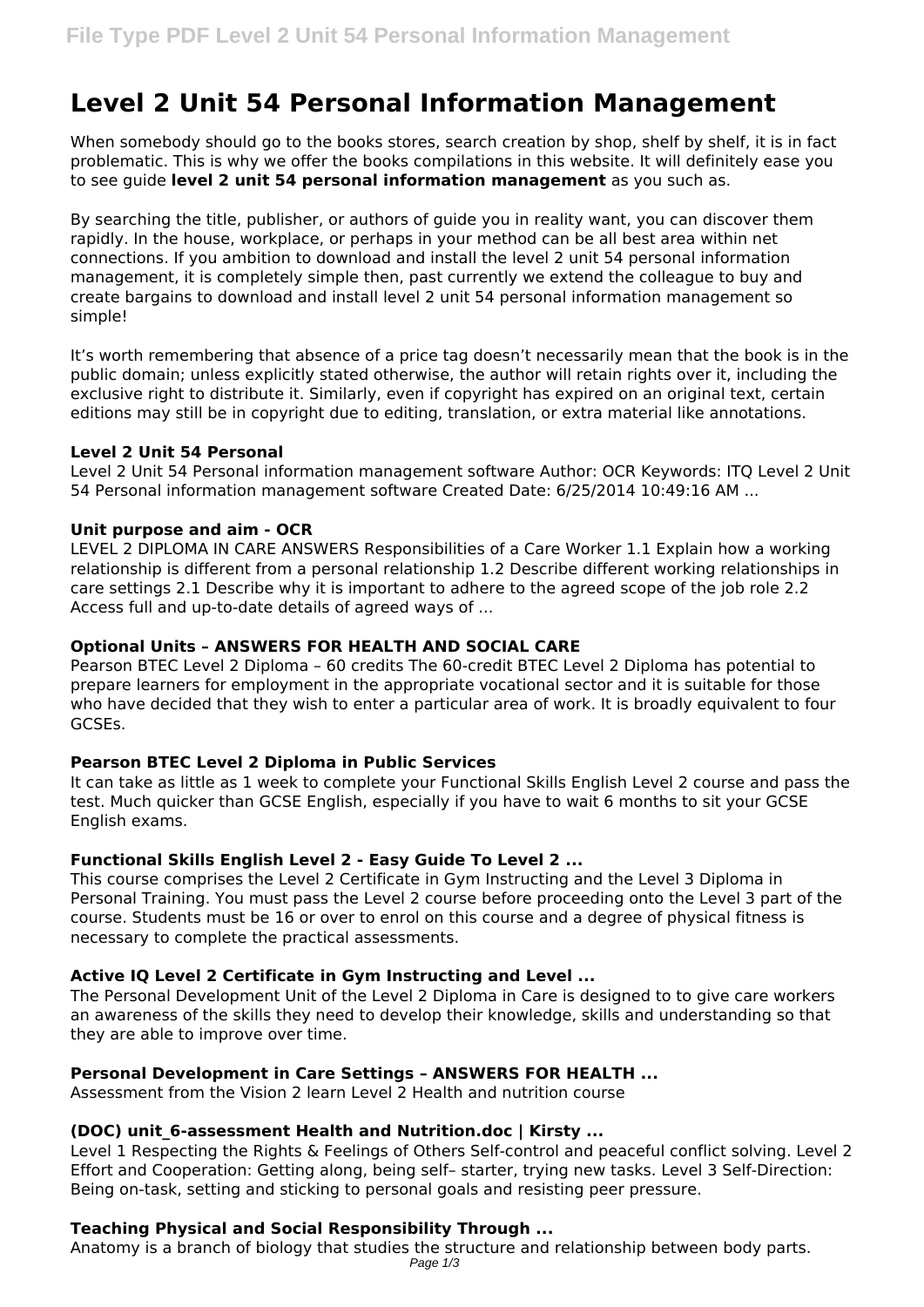Physiology, on the other hand, is the study of the function of body parts and the body as a whole. How conversant are you when it comes to the two disciplines? Take our test to find out.

## **Anatomy And Physiology Level II (Mix Questions From Mock ...**

UNIT 2.2 Current legislations and guidelines for safeguarding ... Level 3 Diploma Early Years Educator. Legislation relating to the safeguarding, ... Lack of personal care Untreated medical problems: Parents rarely present in dropping and collecting children from nursery.

#### **Revise Easy - Unit 2.2 safeguaring legislation**

Unit 1 and Unit 2 can be assessed either by a paper-based examination or via the LIBF e-test electronic testing system. Units 1 and 2 are assessed by a single 45 minute test that comprises 35 questions of: Unit 1: 20 stand-alone multiple-choice questions and five sets of stimulus material each with three associated questions.

## **Level 2 Certificate in Financial Education - LIBF**

Overview. This unit is very similar to the Level 2 unit Personal Development in Care Settings, therefore many of the answers here will refer back to answers already provided in that unit.. If you have already completed your level 2, you can ask your tutor if some of your previous work can be transferred over to your level 3.

## **Promote Personal Development in Care Settings Study Guide ...**

Unit 5 - Manage personal performance and development

#### **(DOC) Unit 5 - Manage personal performance and development ...**

Level 1 Novice Nurse. The Level I Registered Nurse, under the direction of the Nurse Manager, is accountable for provision of direct care to assigned patients. The Level I Registered Nurse contributes to unit activities and supports enhancement of the care delivery system at the unit level.

#### **RN Career Advancement Levels - Nursing at Strong Memorial ...**

Level 2 Water-based Exercise Instructor This assessment covers a wide-range of knowledge and understanding and directly relates to the Level 2 Principles of Exercise, Fitness and Health unit. The exam is the only assessment within this unit and so students working towards the above qualifications will need to pass this in order to achieve their ...

# **Components of Fitness Training Mock Exam | HFE**

11 Unit format 24 Unit number 24 Unit title 24 Level 24 Unit type 24 Credit value 24 Guided learning (GL) 24 Unit summary 24 Unit assessment requirements 24 Learning outcomes 25 Assessment criteria 25 Unit 1: Healthcare Science Services 26 Unit 2: Employee Rights, Responsibilities and Personal Development in Healthcare Science 30

# **Pearson BTEC Level 2 Diploma in Healthcare Science**

Unit SHC 22 personal development in children and young people's settings. 1.1 1.2 1.3 Responsibility of a practitioner Practitioners are the people that are working with or looking after the children in a nursery or primary school setting. We have many responsibility such as

#### **Unit SHC 22 personal development in children and young ...**

To achieve a Level 1 pass, students must pass each unit and gain, in total, 40 – 49 marks, out of 100. To achieve a Level 2 pass, students must pass each unit and gain, in total, a minimum of 50 marks out of 100. If a Level 1 grade is not achieved, students will receive a fail and will not be certificated.

#### **Lessons in Financial Education (LiFE) | Online ...**

CPE (Level I/Level II) objectives define the scope of the CPE (Level I/Level II) program curricula. Outcomes define the competencies to be developed by students as a result of participating in each of the programs. Standard 309 The center designs its CPE (Level I/Level II) curriculum to facilitate the achievement of the following objectives: